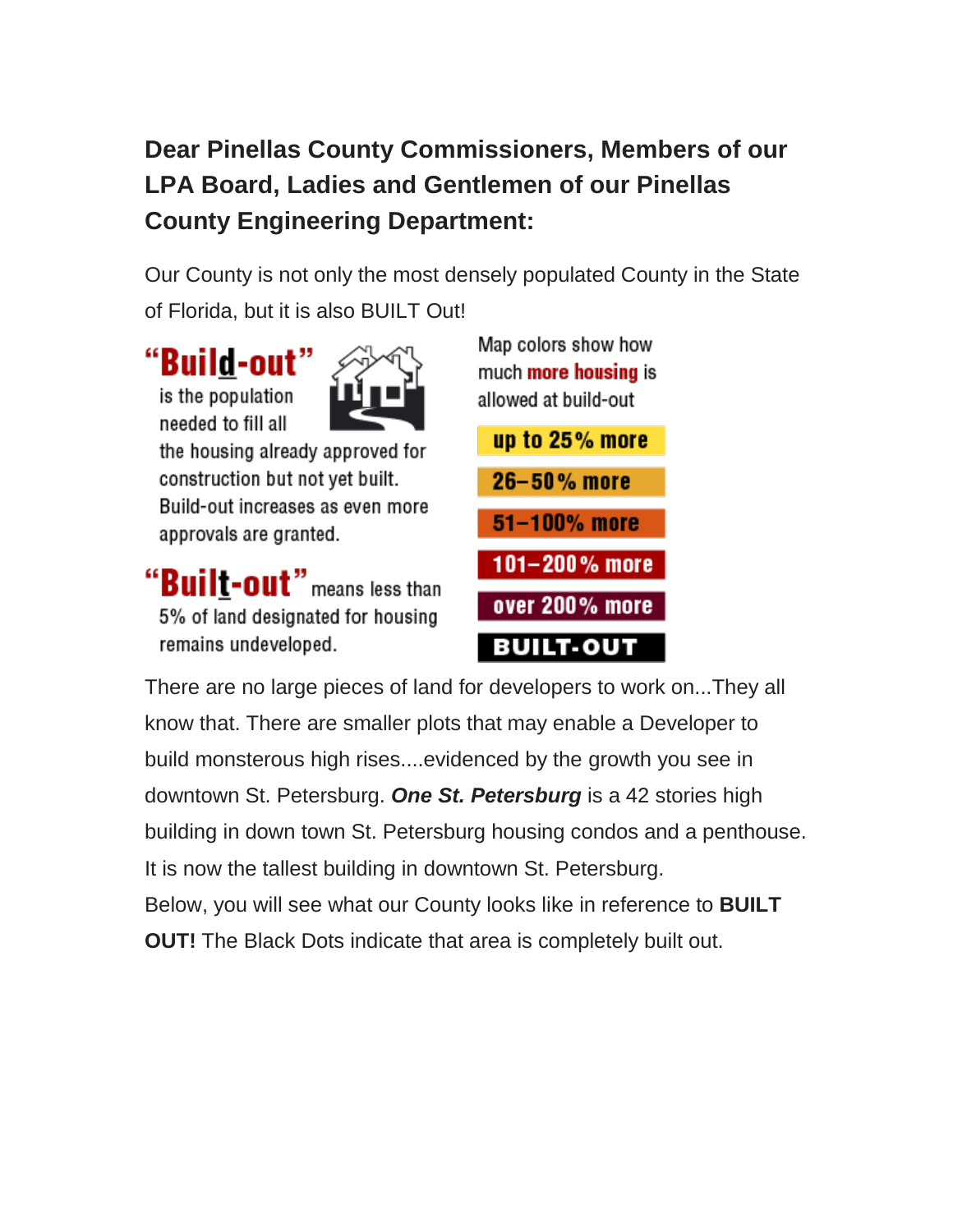

There is one yellow dot that indicates something else can be built, but BUILT OUT means there is less than 5% left for that purpose!

### **Our Mr. Hill who bought the Tides Realized he needed to buy a golf course if he ever thought of finding a lot of acres to build on**.

He also realized there was a real bargain on the market called the Tides Golf Course. He would buy it, run it into the ground, and then conveniently Hurricane Irma came along.....caused a little bit of tree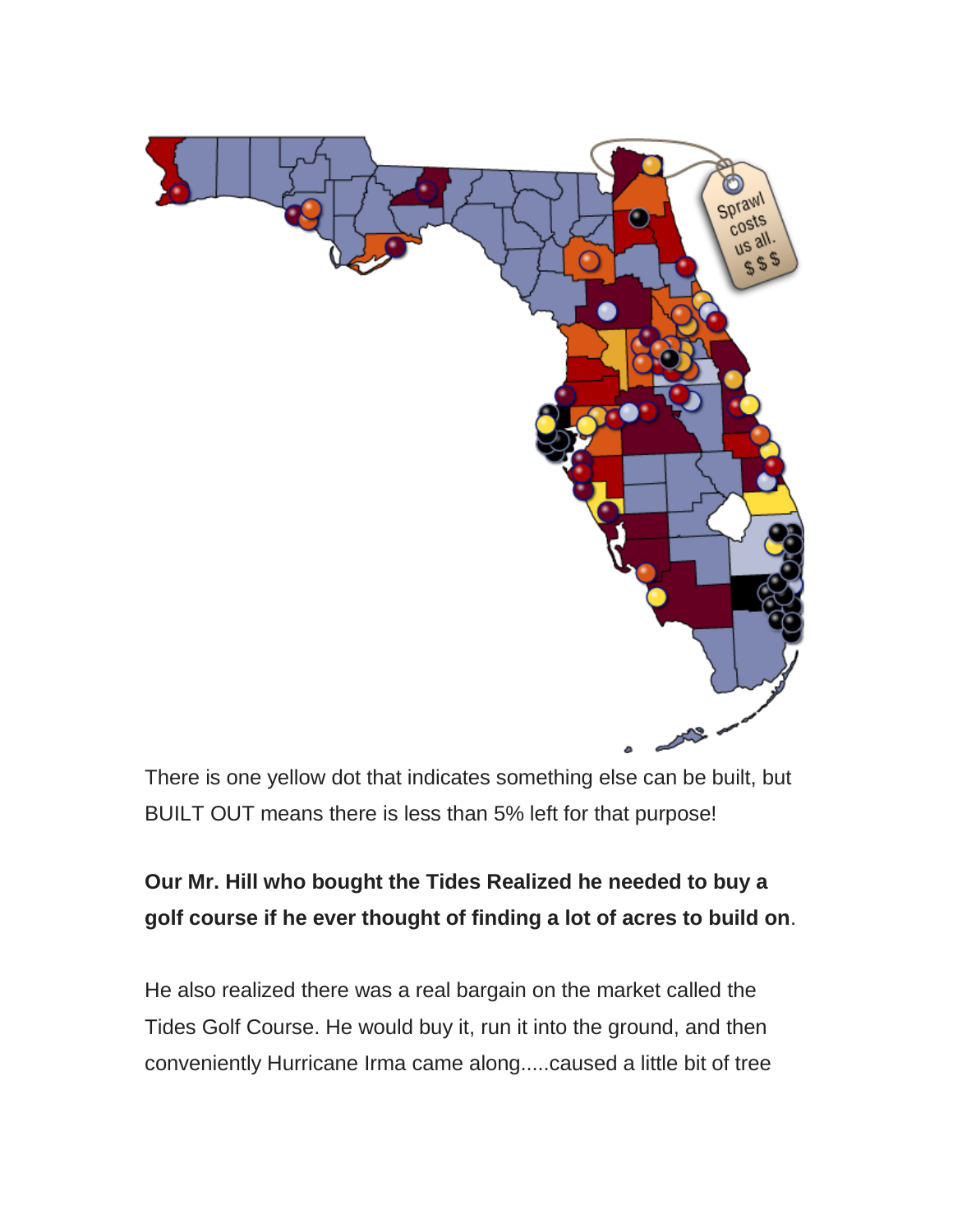damage....but because of that he stated the Tides was no longer a viable golf course!

# **Mr. Hill (current Tides Owner) I am sure also realizes the Tides Golf Course is** *designated a RECREATIONAL OPEN SPACE and ZONED ACCORDINGLY which* **would not allow the property to be developed!**

Our Scientists are telling us by the year 2100 we are going to have an additional 8.5 feet of sea-level rise!

*Our Tides Golf course is no place to build a development of housing.* It is a **100 Year flood plain for the majority of the course, plus a 500 year flood plain in the rest of the course!** Would you believe in the last decade we **have already had 26..... 500 year floods hit our State!**

## **The Tides Golf Course has been here since Feb. 1973. THIS IS REAL HISTORY IN OUR COMMUNITY! WE CANNOT AFFORD TO LOSE THIS MOST PRECIOUS GEM OF OUR COMMUNITY!**

This land has been Open Space for all of it's animals, birds and mammals for hundreds, maybe thousands of years!

We cannot let this *OUTSIDE Developer from Another County* come in and **destroy OUR MOST PRECIOUS RECREATIONAL OPEN**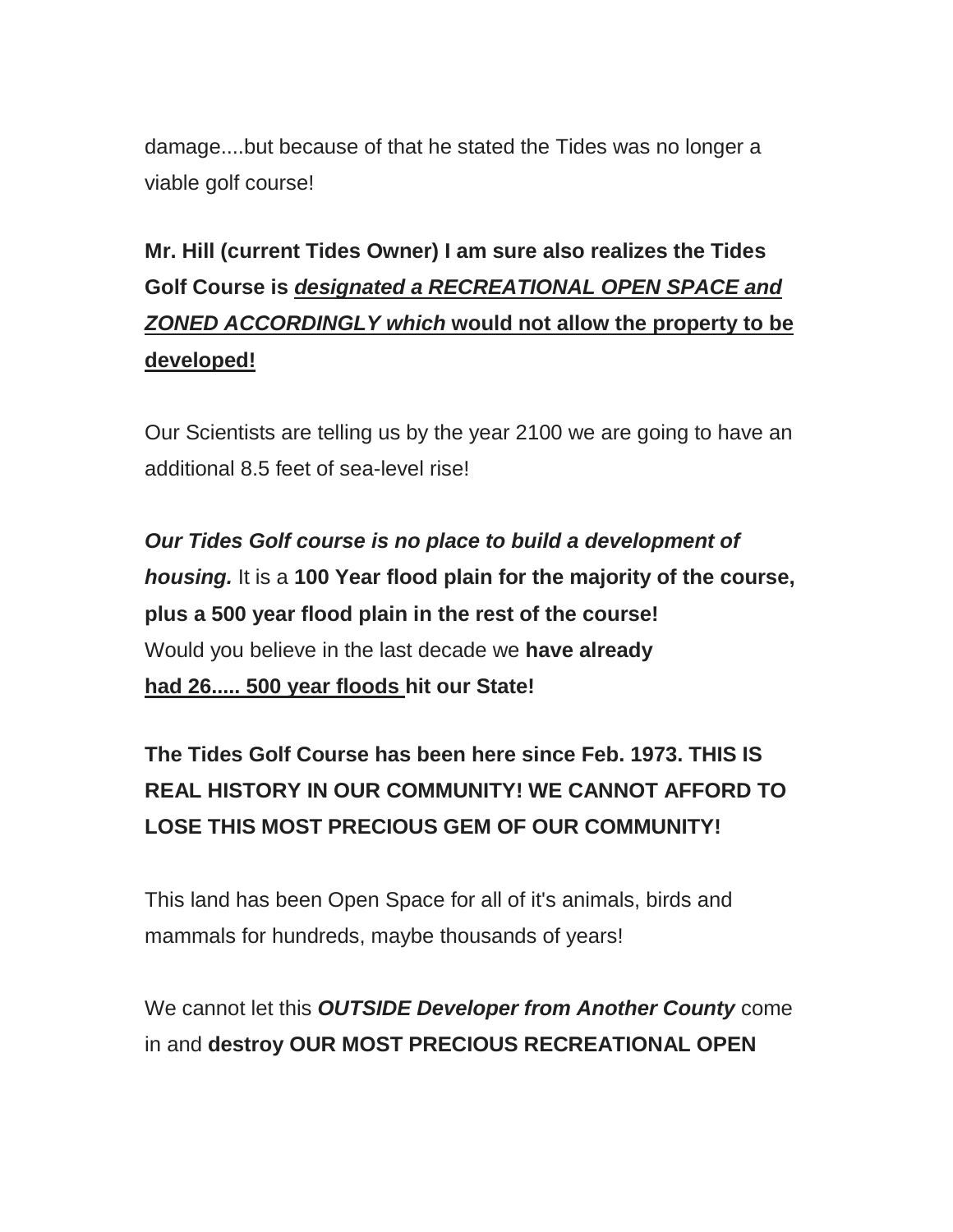#### **SPACE!**

**Our Comprehensive Plan**, in It's *Recreation, Open Space and Culture* Element in Objective 1.5 states: **"In recognition of the limited amount of available open spaces remaining in the County, Pinellas County shall prohibit the conversion of dedicated recreation/open space land uses"**

Dear County Commissions, Mr. Hills objective from day one when he bought the Tides Golf Course was to develop it! **His elaborate plan was to run it into** t**he ground, make the course less than people wanted to play and then conveniently Mother Nature's hurricane Irma came along so he could claim there was vast devastation of the Tides golf course! WE SEE THROUGH YOUR LITTLE SHAM MR. HILL!!! ALL OF THAT WAS A PLAN TO MAKE THE TIDES UNDESIREABLE! MR. HILL NEVER WANTED A GOLF COURSE....HE WANTED A DEVELOPMENT!** 

**SORRY MR. HILL YOUR SHAM WAS SEEN COMING FROM THE VERY BEGINNING....YOU WEREN'T FOOLING ANYONE!**

**DEAR COUNTY COMMISSIONERS, please :**

**VOTE NO TO ANY LAND DESIGNATION CHANGE FOR THE TIDES**